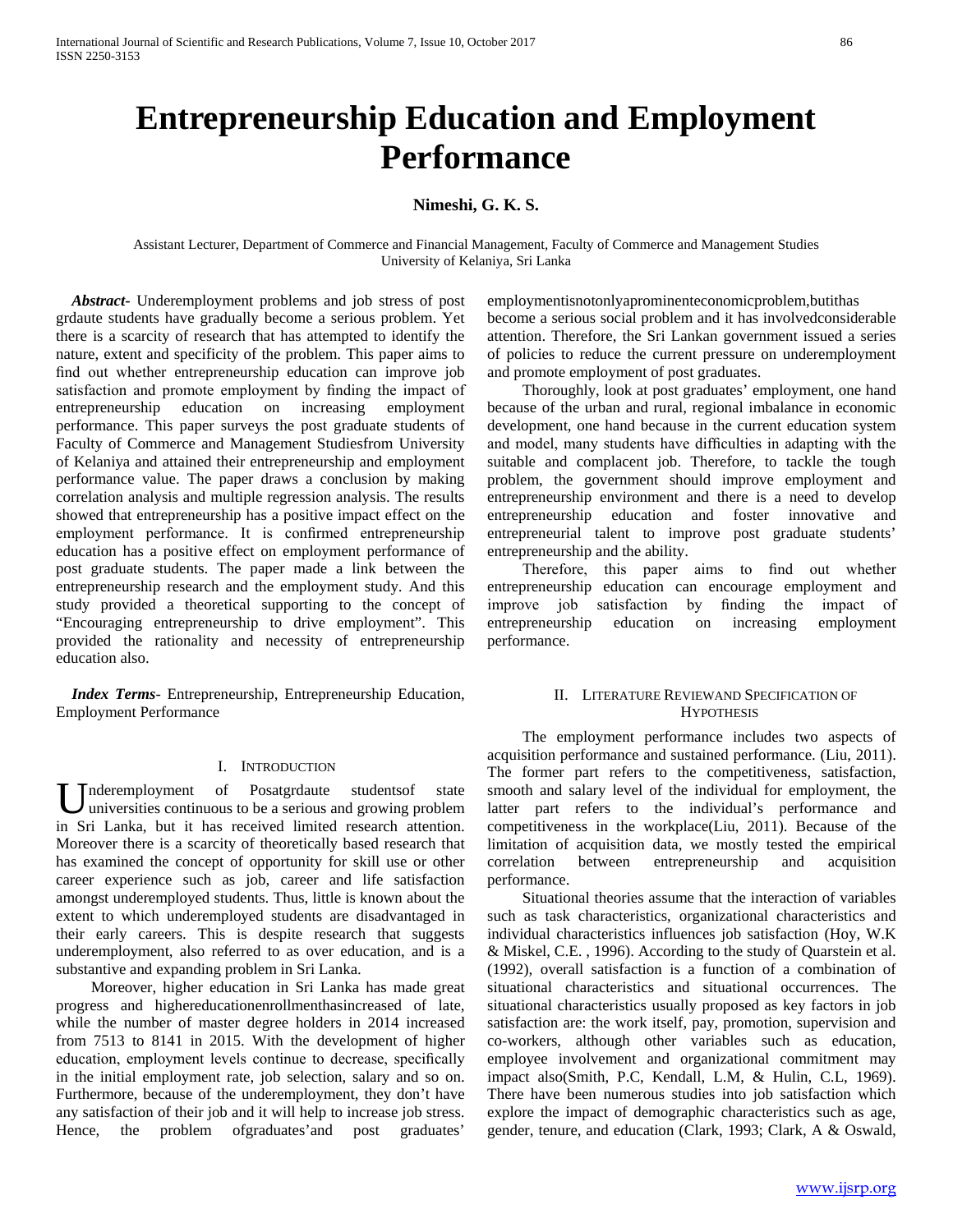A, 1995; Hickson, C & Oshagbemi, T, 1999; and Oshagbemi, 1998). The results suggest the existence of relationships between demographic characteristics and job satisfaction, but the evidence tends to be mixed, with positive and negative relationships sometimes identified for the interactions between same variables. The term entrepreneurship education is used interchangeably with entrepreneurship training and skill acquisition. In 1989, Colin Bor presented a report to the Organization for Economic Cooperation and Development. In that report, he advised the concept of entrepreneurship education. He mentioned that in the future people should master three "education passports", one is academic, one is professional and the third is about the dedication and skills development. Entrepreneurship education should provide opportunity recognition, integration of resources to face the risk and creating enterprises with specific guidance to the students, while the newly created corporate management should also be provided to students, such as business plan preparation, capital development and marketing, cash flow analysis(Minniti & Levesque, 2008).

 Entrepreneurship generally refers to the pioneering, innovative, bearing risk idea, personality, determination, style and quality, etc. which is the momentum to facilitate new business formation, development and growth. A person who has no business or fails in entrepreneurship could also have entrepreneurship. Schumpeter, (1934), divided entrepreneurship into five parts, namely, need for achievement, locus of control, risk taking propensity, tolerance of ambiguity, self confidence and innovativeness.Furthermore he suggest that, those characteristics called entrepreneurialtraits and they can be built/ shape through entrepreneurship education. Liu, (2011) also agreed with that statement and he also used those five dimenssions of entrepreneurial traits to measure entrepreneurship education in his study. In the study of Liu, (2011) he discusses the correlation between undergraduates' entrepreneurship and employment performance by considering the undergraduate students of Jilin University as population, his results show that the entrepreneurship has a positive influence employmentperformance.

 According to research needs, we measure entrepreneurship by entrepreneurial traits and employment performance by satisfaction of job. And proposed hypothesis of the study are,

H1: Need for achievement helps to improve employment performance.

H2: Locus of Control helps to improve employment performance.

H3: Self-confidence helps to improve employment performance.

H4: Innovativeness helps to improve employment performance.

H5: Risk taking propensity helps to improve employment performance.

# III. METHODOLOGY

 Primarydata was used in this study to empirically test the hypotheses. The primary data collection process of this study intends to utilize a self-administered questionnaire. The questionnaire is structured into three (03) sections. Demographic and family information are collected in the section A to develop a profile of the sample and this table includes gender, department and type of work..Section B focuses on the

respondents'personality traits to measure the entrepreneurship. There are five parts, need for achievement table, locus of control table, risk taking propensity table, tolerance of ambiguity table, self confidence table and innovativeness table. Parts of the tables consult theKoh and Chye, (1996)summary of scholars and tested tables. The same scale used by byBezzina, (2010); Dinis, et al., (2013); Karimi, et al., (2011) for their studies to measure physcological characteristic associated with entrepreneurship. Among them, in the locus of control table, the first five items are negative selections; last five items do not need to do the reverse treatment. Need for achievement table is required to do the reverse treatment, the first five items of the tolerance for ambiguity table need to do reverse treatment, while in the risktaking propensity table, the last four items need the reversed treatment. Self-confidence table is not required to do the reverse treatment.

 Employment performance table also uses the Likert table as above. Employment performance is measured by the respondents' evaluation about the satisfaction of his/her job. It consists of sixitems, the degree of willingness to adhere to the job that is the degree of satisfaction of it (one is the least satisfactory, five is the most satisfactory).

 The study aims at exploring whether entrepreneurship has positive effects on the promotion of employment performance of new post graduates, therefore, university students are the respondents. Hence, the study intends to adhere to a samplefrom students of fivemaster programmesof Faculty of Commerce and Management Studies, University of Kelaniya, Sri Lanka. The questionnaires were distributed to students attached to five master programmes of the faculty. They are, Master of Business Administration, Master of Business, Master of Human Resource Management, Master of Marketing Management and Master of Commerce. We have distributed a total of 250questionnaires and returned 234 questionnaires out of which, and the effective rate was 93.6 per cent. From the gender perspective, 105 boys (44.87 per cent) and 129 girls (55.13 per cent) responded, this is shown in Table 01.

# IV. DATA ANALYSIS AND HYPOTHESIS TEST

 To testwhether the data set in lined with outliers, univariate normality and multicollinearityin the study, the researcher has conducted exploratory analysis in SPSS 20 (Statistical Package for Social Sciences).Firstly, as a protective step, researcher performed Series Mean function to exclude all the missing values of the data set. After that, the study moved to recognition and handling outliers of the study. Normality of continuous variables were tested and then testing for Multicollinearity was examined. After that, autocorrelation was tested and Homoscedasticity was examined by residuals. Finally by using simple regression analysis and correlation analysis, hypothesis were tested.

 Correlation analysiswere done among all the variables to find out whether there is any relationship among the variables. Measurement of employment performance is obtained by the questionnaire scores of 41 to 47 questions. And the sum of the scores of these six questions is the employment performance score of the students. The higher the score, he gets the higher the employment performance and the respondent is more satisfied with his employment results. Data of the various components of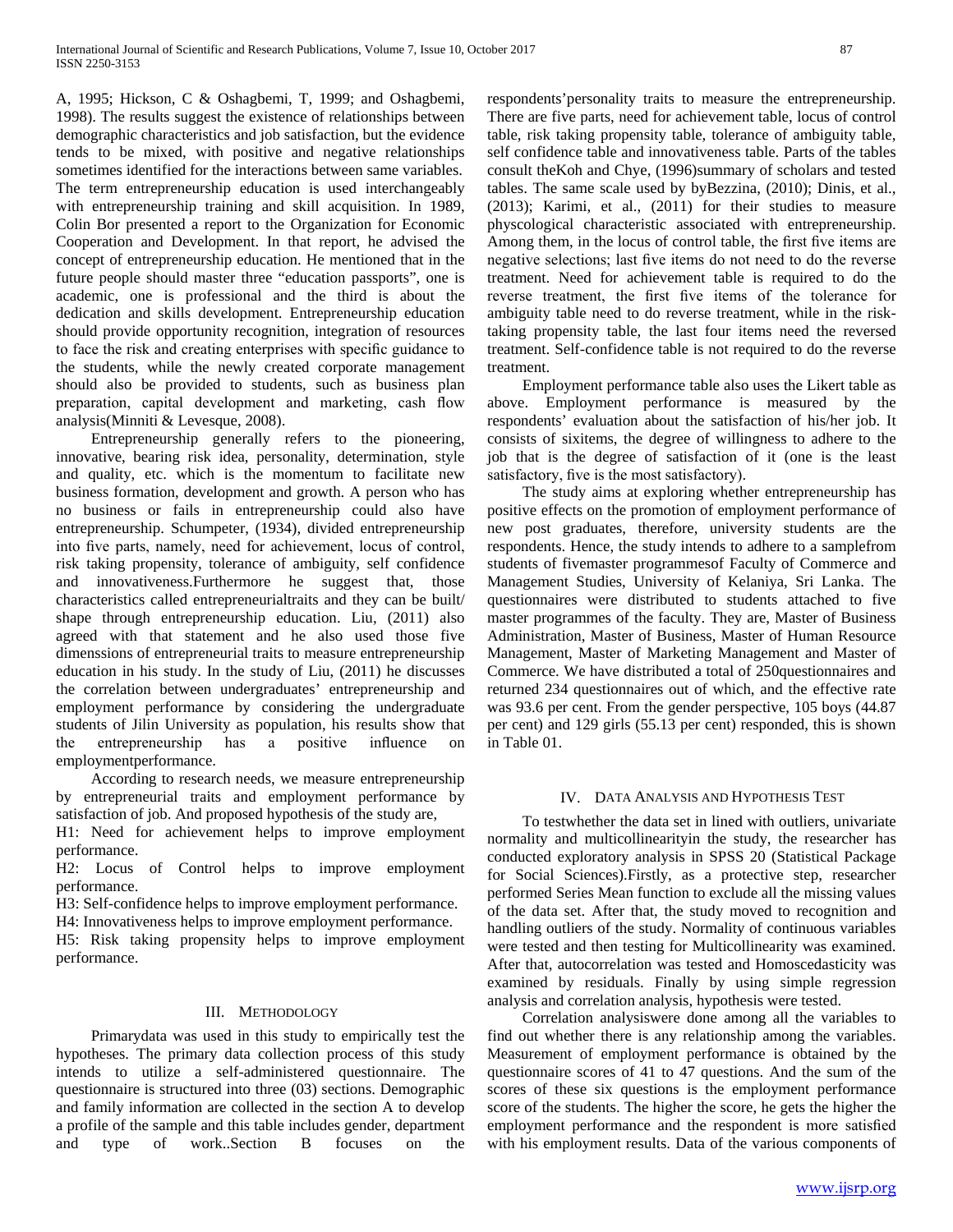entrepreneurship depend on the questions in the first five parts, in each table, the higher the total score, the stronger need for achievement, the stronger locus of control, the strong pursuit of self-confidence,the stronger innovativeness and having stronger propensity to taking a risk.

 Here, we show the correlation between entrepreneurship and employment performance in Table 02 using the method of correlation coefficient. Specifically, correlation analysis was conducted between the dependent variable 'employment performance' with the independent variables namely 'need for achievement, locus of control, self-confidence, innovativeness and risk taking propensity'. According to the correlational values presented in the Table 02, statistical significant relationship is observed at the surface level. More in detail, it is observed that employment performance and entrepreneurship education are associated with a positive relationship suggesting a same direction. And employment performance and entrepreneurship education association is statistically significant.

 Locus of control has the highest impact on the students' employment performance and Risk taking propensity has the least impact.The stronger the internal control the higher the value of their employment performance.

 Finally, to find out the significant impact or influence of independent variable on the dependent variablethe regression analysis has done. Hence, to identify the significant determinants of performance of post graduate students and to test the hypotheses stated the researcher used multiple regression analysis.

 In Table 03, model summary, the analysis of the ordinary least square regression results of the model of the study is shown. It depicts the relationship between the dependent variable (employment performance of the students) and independent variables (need for achievement, locus of control, selfconfidence, innovativeness and risk taking propensity) of the study. As per the table, 04, a high level of model fit (81%) was observed with R² value.

 ANOVA table of the study shown in Table 04 in the Regression Analysis. Besides, table 04, affirms the overall model fit of the study suggesting a significant P value which is 0.000. Therefore, the researcher suggests the 75.5%impact is in the significant level in the study.

 Furthermore,according to the table 05, independent variables are statistically significant, (at 5% level) (0.000). Hence, researcher realized that, entrepreneurship education is the statistical significance predictor variable of the employment performance of post graduate students of the study. Nonetheless, positive beta coefficients of five independent variables mean that an increase of this variables bring about an increase in the employment performance of students.

 In the present study, hypothesis were tested by using multiple regression analysis. In the above chapter, researcher developed seven (05) hypothesis to test through the research. In this section of the chapter, the researchers intend to test those hypothesis by using SPSS output of regression analysis and results can be stated as follows;

| N <sub>0</sub> | <b>Hypothesis</b>                                                    | <b>P</b> Value | <b>Decision</b> |
|----------------|----------------------------------------------------------------------|----------------|-----------------|
| H1             | Need for achievement helps to<br>improve employment<br>performance.  | 0.010          | Accept          |
| H2             | Locus of Control helps to<br>improve employment<br>performance       | 0.000          | Accept          |
| H <sub>3</sub> | Self-confidence helps to<br>improve employment<br>performance        | 0.000          | Accept          |
| H <sub>4</sub> | Innovativeness helps to<br>improve employment<br>performance         | 0.002          | Accept          |
| H5             | Risk taking propensity helps to<br>improve employment<br>performance | 0.000          | Accept          |

# V. DISCUSSION CONCLUSIONS AND RECOMMENDATIONS

 This study discusses the correlation between post graduate students' entrepreneurship and employment performance by considering the masters students of University of Kelaniya, Sri Lanka. According to the results, the entrepreneurship has a positive impact on employmentperformance.Thus,itnotonlysuggesttheimportanceofe ntrepreneurship

andentrepreneurshipeducationtheoretically,butalsoprovidesempiri calsupportforthe conduct of entrepreneurship education and entrepreneurship training. Currently, three conventional universities in Sri Lanka offers entrepreneurship degree programmesfor post graduate students. It is very important to offer entrepreneurship degree programmes by other universities also. Schools and universities should bear the first responsibility of entrepreneurship education. Carrying out entrepreneurship education through the educational content andclassroomclimatewillincreasethequalityoftheeducatorstohelpt hembetter adapt to job market requirements. Therefore, in order to improve entrepreneurship, great efforts should be put on entrepreneurship education and researching the models and content of entrepreneurship education, also schools shouldofferdifferentkindsofeducationtoadapttothevarious groups, so as to enhance the entrepreneurship to the greatest degree.

And companies should launch employment support policies to encourage entrepreneurship. Support entrepreneurshippoliciesontheonehandcansupportentrepreneurshi ppractices, improve the success rate of business and can directly solve the problem of employment, on the other hand could help students focus on entrepreneurship, improve the status of entrepreneurship among post graduates' employment options, thus it will make entrepreneurship become one of the routine employmentoptions and improve the rate of starting a business and the success rate.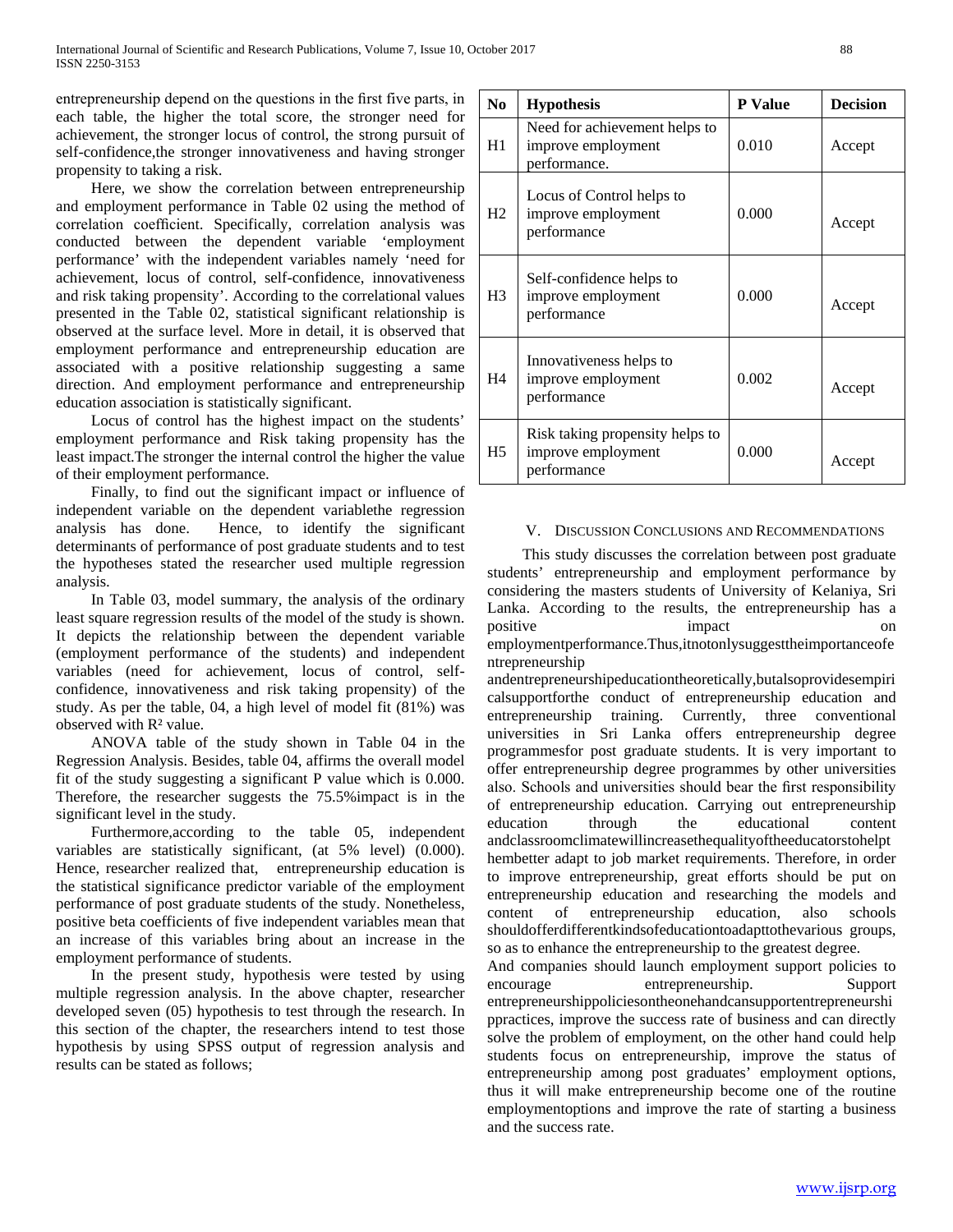Moreover, Universities and companies should create entrepreneurship atmosphere and raise entrepreneurship awareness. Students should take the initiative to improve their entrepreneurship intentionally by strengthening the study and knowledge of entrepreneurship, applying entrepreneurship skills to community activities, andetc.Thustheycanbegraduallycreatedtheentrepreneurship atmosphere and the entrepreneurship awareness could be enhanced. Meanwhile, this

paperalsoexplainsthatentrepreneurshipeducationasparamountimp ortantandjustifiable. By successfully impartingthe entrepreneurship education,the young post graduates will not only improve their personal qualities but will also secure good jobs.

Finally, when addressing the concern of the implication for the body of knowledge, this study adds new knowledge to the existing body of knowledge while confirming entrepreneurship education and employment performance are positively related.

However, the paper has a number of limitations. The sample drawn from the population are limited to the University of Kelaniya. And future researchers can take undergraduates as their sample. Furthermore, in this study, entrepreneurship education measured by entrepreneurial traits. Future researchers can use any other factors to measure entrepreneurship education.

# **Appendix**

| <b>Statistical</b><br>characteristics | <b>Categories</b>                     | <b>Number</b> | Percentage |
|---------------------------------------|---------------------------------------|---------------|------------|
| Gender                                | Male                                  | 105           | 44.87      |
|                                       | Female                                | 129           | 55.13      |
| Programme                             | Master of Business Administration     | 79            | 33.76      |
|                                       | Master of Business                    | 36            | 15.38      |
|                                       | <b>Master of Marketing Management</b> | 31            | 13.25      |
|                                       | Master of Human Resource Management   | 43            | 18.38      |
|                                       | <b>Master of Commerce</b>             | 45            | 19.23      |
|                                       | Total                                 | 234           | 100        |

# **Table 1: Description of the statistical characteristics of the respondents**

*Table 2: Correlation coefficient of the entrepreneurship and employment performance*

|                        | Employment performance |
|------------------------|------------------------|
| Need for achievement   | 0.660                  |
| Locus of control       | 0.842                  |
| Self confidence        | 0.770                  |
| <b>Innovativeness</b>  | 0.731                  |
| Risk taking propensity | 0.566                  |

\*\*. Correlation is significant at the 0.01 level (2-tailed).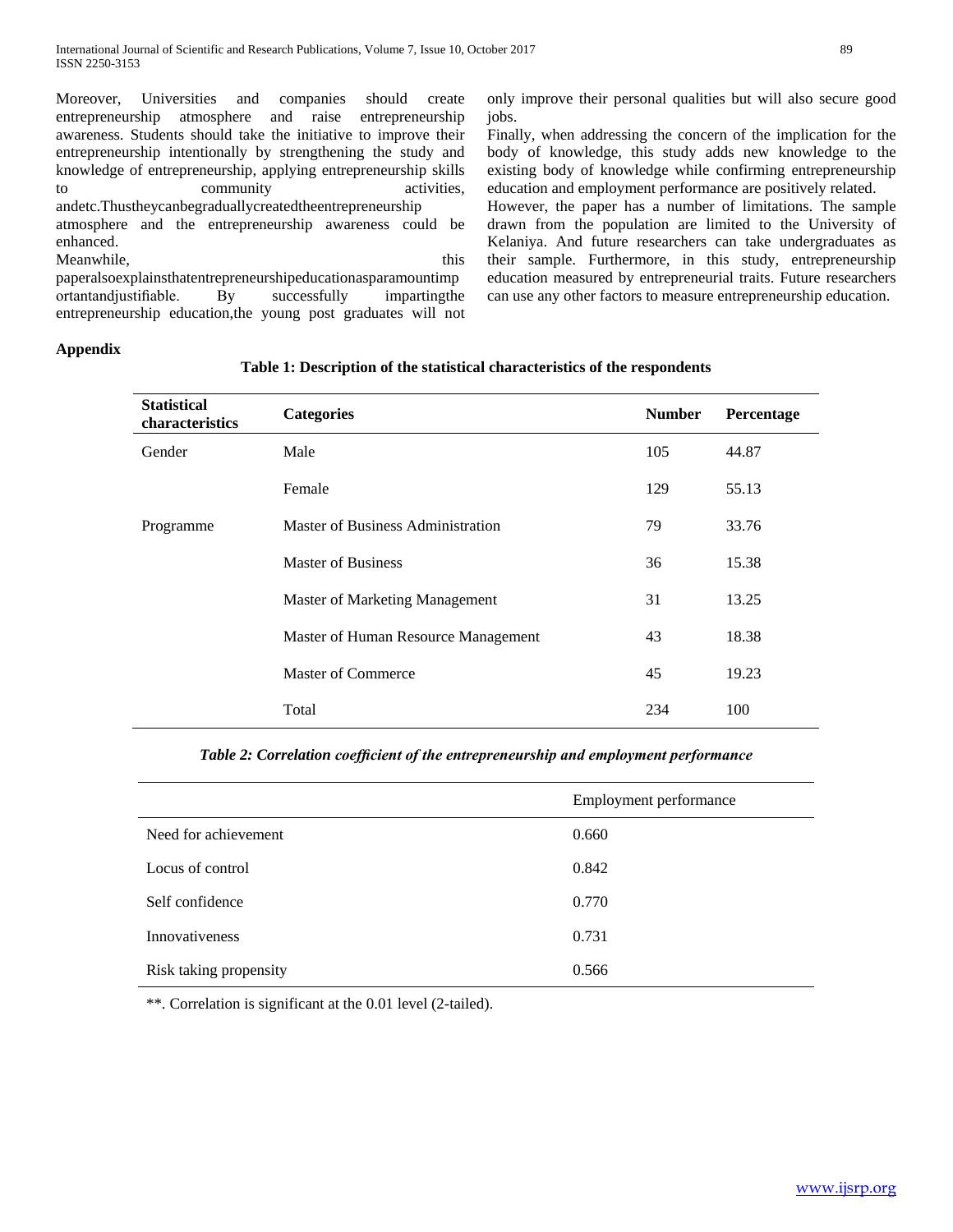|  | Table 3: Model summary |
|--|------------------------|
|--|------------------------|

| Model | R                   | R Square | <b>Adjusted R Square</b> | Std. Error of the Estimate |
|-------|---------------------|----------|--------------------------|----------------------------|
|       | $.807$ <sup>a</sup> | .819     | .755                     | 19.71312                   |

a. Predictors: (Constant), NFA,LOC, SC, INN, RTP

b. Dependent Variable: Employment Performance

|  |  | Table 4: ANOVA Table |
|--|--|----------------------|
|  |  |                      |

| 60006.42   |                                                                                                                                                                                                                                                                                                                                                                                                                                                                                     | 8799.406 | 19.099 | .000 <sup>b</sup> |  |
|------------|-------------------------------------------------------------------------------------------------------------------------------------------------------------------------------------------------------------------------------------------------------------------------------------------------------------------------------------------------------------------------------------------------------------------------------------------------------------------------------------|----------|--------|-------------------|--|
| 203899.524 | 137                                                                                                                                                                                                                                                                                                                                                                                                                                                                                 | 481.348  |        |                   |  |
| 162438.098 | 234                                                                                                                                                                                                                                                                                                                                                                                                                                                                                 |          |        |                   |  |
|            | $\blacksquare$ D. $\blacksquare$ $\blacksquare$ $\blacksquare$ $\blacksquare$ $\blacksquare$ $\blacksquare$ $\blacksquare$ $\blacksquare$ $\blacksquare$ $\blacksquare$ $\blacksquare$ $\blacksquare$ $\blacksquare$ $\blacksquare$ $\blacksquare$ $\blacksquare$ $\blacksquare$ $\blacksquare$ $\blacksquare$ $\blacksquare$ $\blacksquare$ $\blacksquare$ $\blacksquare$ $\blacksquare$ $\blacksquare$ $\blacksquare$ $\blacksquare$ $\blacksquare$ $\blacksquare$ $\blacksquare$ |          |        |                   |  |

a. Predictors: NFA,LOC, SC, INN, RTP

b. Dependent Variable: Employment Performance

| <b>Coefficients<sup>a</sup></b> |                                               |          |                                    |                              |          |      |
|---------------------------------|-----------------------------------------------|----------|------------------------------------|------------------------------|----------|------|
| Model                           |                                               |          | <b>Unstandardized Coefficients</b> | Standardized<br>Coefficients |          | Sig. |
|                                 |                                               |          | Std. Error                         | Beta                         |          |      |
| 1                               | (Constant)                                    | $-5.142$ | 14.037                             |                              | $-4.123$ | .721 |
|                                 | <b>NFA</b>                                    | 1.769    | .400                               | .031                         | 6.477    | .010 |
|                                 | LOC                                           | .021     | .391                               | .059                         | 5.528    | .000 |
|                                 | SС                                            | 1.387    | .411                               | .211                         | 4.621    | .000 |
|                                 | <b>INN</b>                                    | .511     | .498                               | .098                         | 2.341    | .002 |
|                                 | <b>RTP</b>                                    | 1.301    | .601                               | .497                         | 3.218    | .000 |
|                                 | la Denendent Variable: Employment Performance |          |                                    |                              |          |      |

### *Table 5: Impact of the Independent Variables on Dependent Variable*

variable: Employment Performance

#### **REFERENCES**

- [1] Bezzina, F. (2010). Characteristics of the Maltese Entrepreneur . *International Journal of Arts and Sciences , 3*(7), 292 - 312.
- [2] Clark, A, & Oswald, A. (1995). Satisfaction and comparison income. *paper presented at CEPR/ESRC, University of Essex Workshop, London*.
- [3] Clark, A. (1993). Job Satisfaction and Gender: Why Are Women So Happy at Work. Discussion Paper 4, ESRC Research Centre on Micro-social Change, University of Essex, London.
- [4] Dinis, A., do Pac ¸o , A., Ferreira, J., Raposo , M., & Rodrigues, R. G. (2013). Psychological characteristics and entrepreneurial intentions among secondary students. *Education + Training, 55* (8/9), 763 - 780.
- [5] Gurol, Y., & Atsan, N. (2006). Entrepreneurial characteristics amongst university students: Some insights for entrepreneurship education and training in Turkey. *Education + Training, 48*(1).
- [6] Hickson, C, & Oshagbemi, T. (1999). The effect of age on the satisfaction of academics with teaching and research. *International Journal of Social Economics*, 537-44.
- [7] Hoy, W.K, & Miskel, C.E. . (1996). Educational Administration. *Theory, Research, and Practice, McGraw-Hill, New York, NY.*
- [8] Karimi, S., Biemans, H., Lans, T., Arasti, Z., Chizari, M., & Mulder, M. (2011). Application of Structural Equation Modelling to Assess the effect of Entrepreneurial Characteristics on Students' Entrepreneurial Intentions. (pp. 954-967). Robert Gordon University, Aberdeen, Scotland, UK: Entrepreneurial Intentions. H. Fulford (Eds.). Proceedings of ECIE 2011,The 6th European Conference on Entrepreneurship and Innovation.
- [9] Koh, & Chye, H. (1996). Testing hypotheses of entrepreneurial characteristics A study of Hong Kong MBA students. *Journal of Managerial Psychology, 11*(3).
- [10] Liu, Z. L. (2011). Entrepreneurship education and employment performance. *Journal of Chinese Entrepreneurship*, 195 - 203.